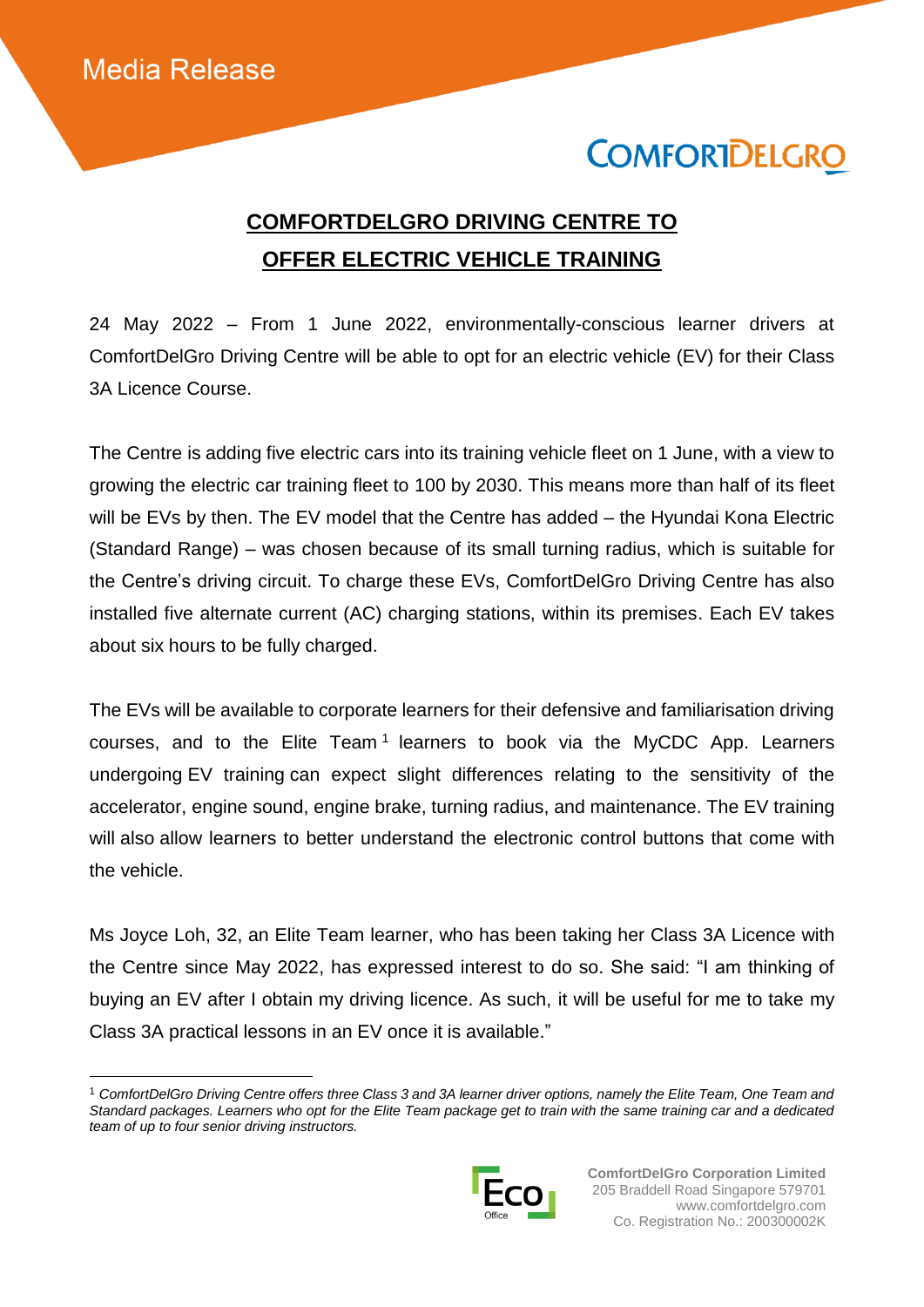On top of the EVs, ComfortDelGro Driving Centre will be adding two electric Alrendo TS Bravo motorcycle (Class 2A) for its non-licensing corporate training course before the end of the 2022.

In addition to electrifying its training fleet, CDC is also reducing its carbon footprint by tapping on solar power as an energy source for its premises. It has installed 290 solar panels on the rooftop of its Centre, which will result in a savings of 30% of its monthly electricity bills.

Said Mr Vincent Tan, CEO of ComfortDelGro Driving Centre: "With greater awareness in the field of sustainability, it is timely that we start rolling out EVs so that learners become more familiar with such vehicles. This will also help increase the adoption of EV driving going forward. The Hyundai Kona Electric's turning radius will allow learners to better negotiate our circuit. At the same time, we are also exploring making electric motorbikes available for the corporate Defensive Riding Course before the year ends. If demand for EV training picks up, we expect to add on even more of such vehicles going forward."

--------------------------------